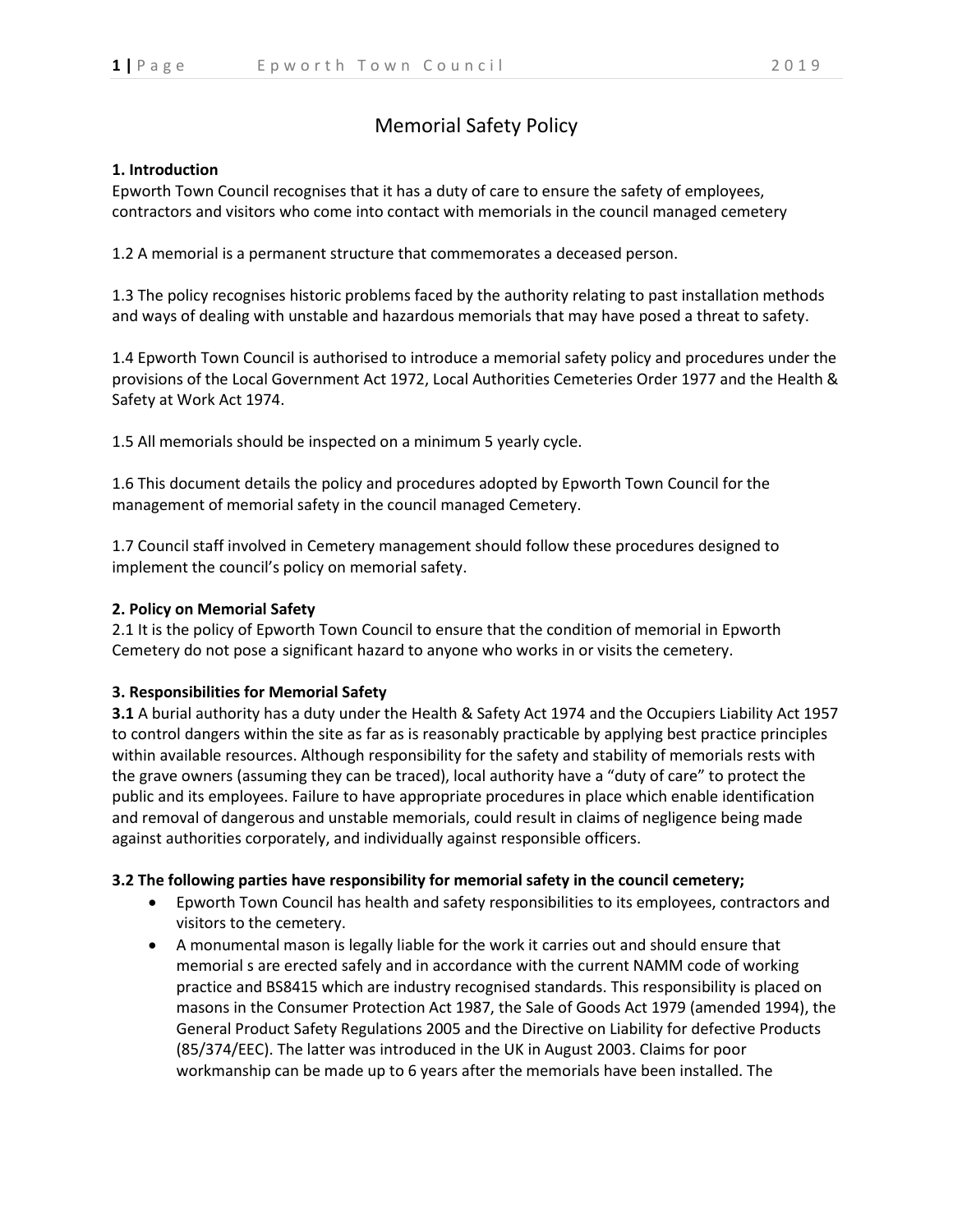monumental mason has the responsibility to work in accordance with the council's conditions and specifications for memorials.

• An owner of a memorial has the responsibility to maintain the memorial in a good condition.

# **3.3 Inspection, Survey and Risk Assessment: - some initial warning signs of memorial instability are as follows:**

- Leaning 3 degrees or more from the vertical
- Cracks in headstone or base/loose joints
- Movement if rocked
- Ground settlement
- Waterlogged ground
- Missing structural parts

Reasons for memorial deterioration and instability can include:

- Accidental impact damage
- Animal activity
- Encroaching tree roots
- Inadequate fixing
- Inferior materials
- Lack of maintenance
- Poor workmanship
- **Subsidence**
- Vandalism
- Weather/storm damage
- Weathering
- Weed killer chemicals

#### **3.4 Existing memorials can (broadly) be divided into the following Memorial types:**

- Modern lawn memorials
- Full grave kerb sets/ledgers
- Monoliths
- Multi component e.g. cross and tiered bases, books on rests
- Large traditional constructed memorials
- Small upright memorials under 625mm/tablets and inscribed vases

#### **3.5 Risk Assessment**

The ministry of Justice and BS8415 state that a memorial assessment policy should adopt a "risk based and proportionate" approach to managing memorials.

- Identify hazards usually potentially unstable memorials
- Identify who might be harmed an how employees, contractors or members of the public
- Evaluate the risk of a memorial falling and harming someone and decide the precautions and action needed to control or remove the risk
- Record the significant findings of the risk assessment
- Review the risk assessment periodically to see what, if anything has changed and update accordingly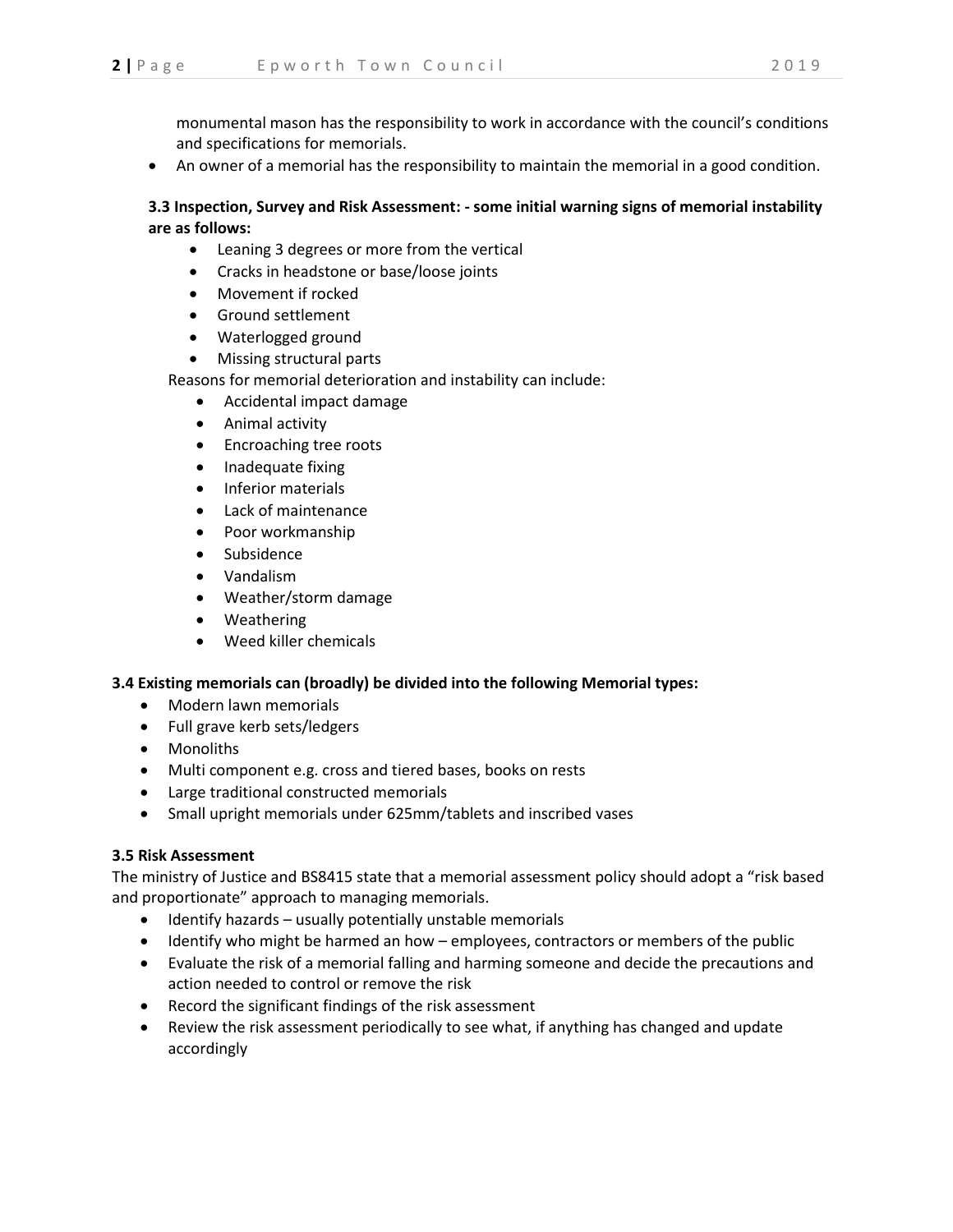#### **3.6 Assessment of Memorials**

Where there are visual indications of potential instability or during periods of routine inspection the following inspection procedures are followed.

- After an initial visual inspection checking by hand is appropriate for many memorials, such as modern lawn type and smaller stepped designs or tiered crosses
- The hand check is carried out by standing to one side of the memorial and applying a firm but steady pressure (max 25K) in different directions to determine to what degree, if any, the headstone is loose.
- If some instability is detected following the hand check, a judgement is made as to whether this movement is limited, or whether there is sufficient movement for the memorial to present a health and safety risk, based on this qualified assessment, appropriate action will be taken.
- Many memorials installed on independent foundations in recent years are fitted with a ground support system. These memorials may move but do so within designed tolerance limits and so long as the memorial locks on an approved anchor it presents no danger of collapsing.
- Larger, heavier, taller memorials such as columns or obelisk types etc., may require detailed assessment by a specialist constructional engineer if concerns are raised during an initial assessment. All memorial assessments and the recording of inspection details will be carried out by operatives who are appropriately trained and qualified for their specific task. Ministry of Justice and BS8415 guidance state the routine use of mechanical test instruments as inspection tools is not recommended.

#### **4. Notice of Intent**

4.1 For memorials that are inspected immediately prior to an imminent burial taking place no notice will be given and any memorial found to be unsafe will be temporary supported and a warning notice attached.

4.2 Prior to any memorials being inspected as part of the inspection programme, reasonable steps will be taken to inform grave owners and members of the public of the intention to inspect memorials and remove the danger from unsafe memorials.

4.3 This will involve:

- 1. A notice in the 0n-site notice board and web-site
- 2. Placing notices on the Cemetery entrances and elsewhere in the Cemetery as appropriate

# **5. Procedures for Memorial Inspection and Remedial Action**

5.1 These procedures have been formulated to be in compliance with Ministry of Justice 2009 and current BS8415 guidance, HSE directives and the NAAM Code of Practice, with due regard to the Institute of Cemetery, Crematorium Management (ICCM) and Ombudsman Special Report on Memorial Safety in local cemeteries.

5.2 The degree of implementation of these procedures will be dependent on sufficient resources being available to carry out inspections and to take remedial action. The health and safety of individuals will be paramount and resources will be tailored accordingly.

5.3 The management of memorial safety in the council managed cemetery is based on a risk assessment approach. As a priority, this will involve attempting to identify those memorials that present an immediate and significant hazard and making them safe.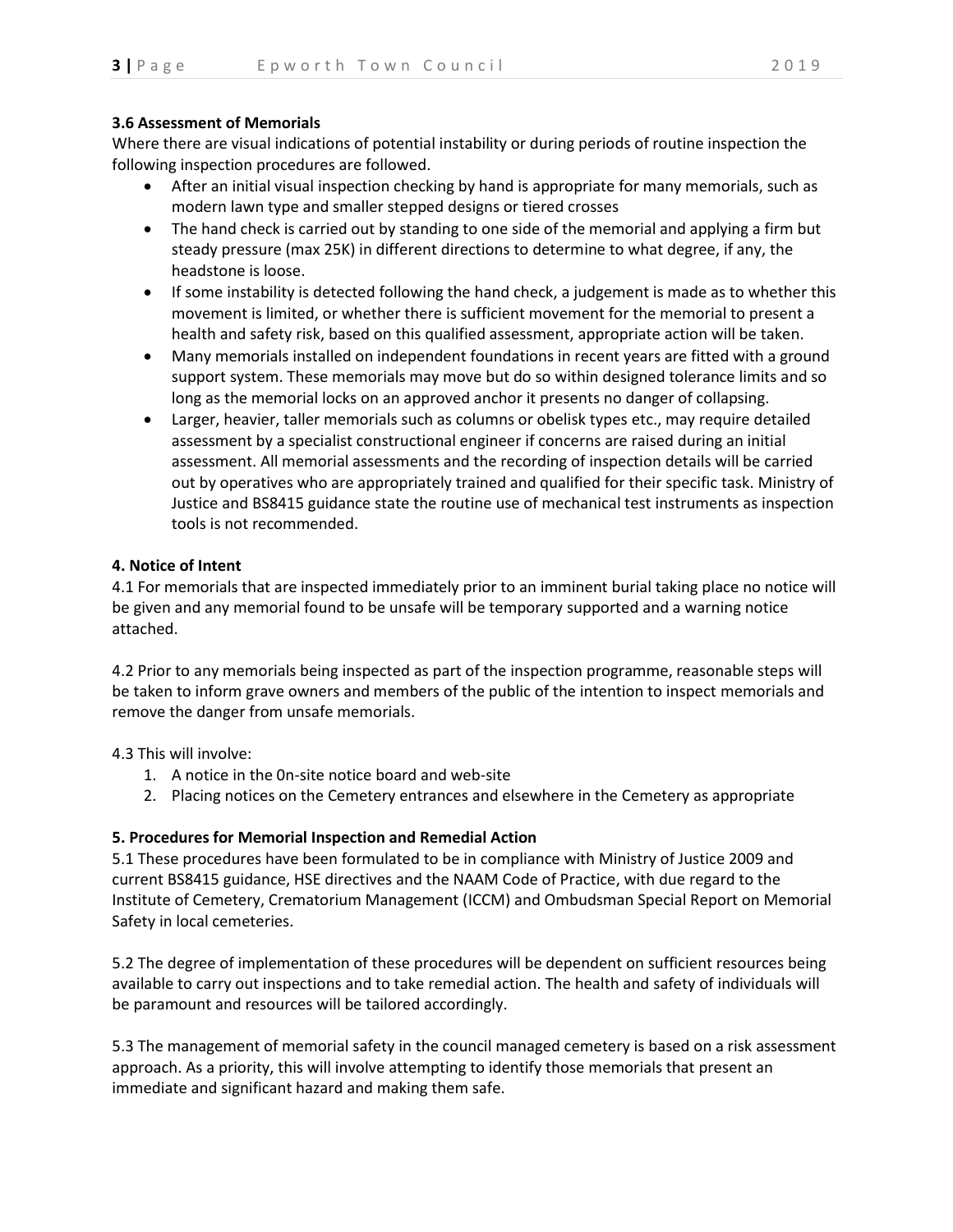5.4 Action will be taken to deal with memorials identified as being unstable but not an immediate hazard, to prevent these memorials becoming a risk to safety in the future. Any memorial less than 625mm (in height) is not required to e push tested as these are not considered to present a serious risk or danger to visitors or staff. However, they will still be assessed and their condition and details recorded.

5.5 Priority will be given to the identification of dangerous memorials as previously sated (in 3.4) Larger heavier memorials of 1.5m height and above are potentially the most hazardous.

5.6 Appropriately trained and qualified staff (contractors) will inspect and assess all memorials. The inspection will comprise of a visual assessment and a hand test where deemed appropriate and safe to do so. If further guidance is required regarding the stabilising of large/heavy/tall /complex memorial structures the services of a structural engineer or suitably qualified stone mason will be sought.

5.7 The age of the memorial, ground conditions and local knowledge will be other factors used to guide the inspectors in determining the priority of memorial inspections.

5.8 The council will devise a suitable pro-forma for recording inspections.

5.9 The trained and qualified contractor will identify memorials in one of three categories: Category 1 – not dangerous Category 2 – unstable but unlikely to cause immediate danger/ in need of temporary support Category 3 – requires immediate attention/unsafe

5.10 All memorials will be inspected on a 5 year programme

# **6. Category 1 Memorials**

6.1 The inspection of Category 1 memorials will be recorded by the clerk and subject to re-inspection every 5 years.

# **7. Action to deal with Category 2 Memorials**

7.1 For category 2 memorials the following actin will be taken without delay:

- Placing a coloured category 2 notice in a suitable position on the memorial to warn of the unstable condition of the memorial.
- Where the grave owner or next of kin is identified, a category 2 letter must be sent within 5 working days of the inspection requesting memorial repair within 2 months.
- Identified unsafe memorials will be made safe with temporary support as deemed suitable to secure the memorial. The cost of this work will be charged to the owner (where known). If the memorial is less than 6 years old and the mason that installed the memorial is known, they must be notified in order to arrange re-fixing to NAMM Code of Working Practice and current BS8415 standards.
- Where a category 2 memorial is repaired by a monumental mason, the completed repair must be inspected by (the clerk) or the inspecting contractor. A schedule of memorial repairs should be forwarded to the council by the monumental mason carrying out the repair. This will provide confirmation that the repair has been carried out in accordance with the council's conditions and specifications for memorials, contained in the Council's cemetery regulations and procedures.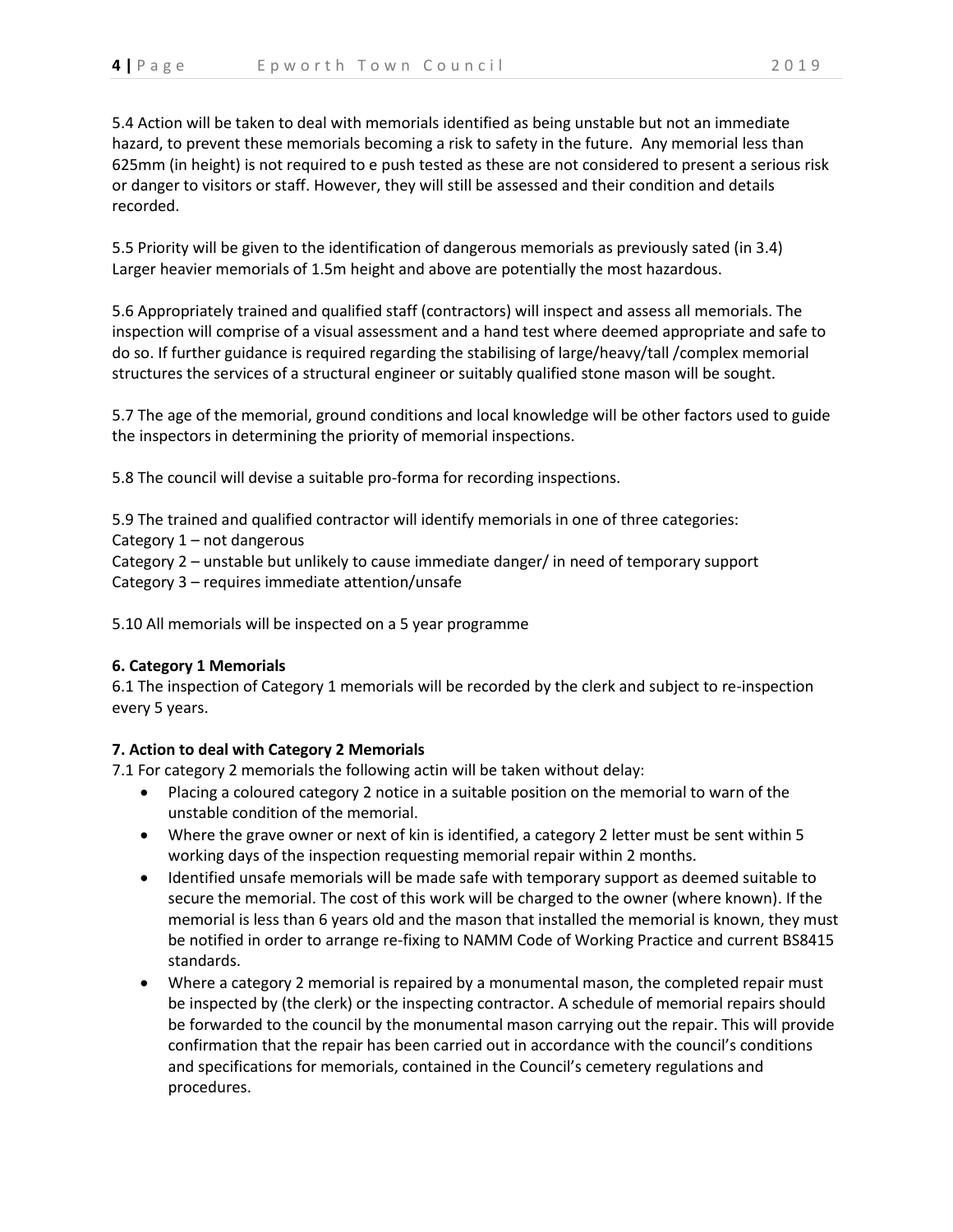- Memorial repairs must be carried out to approved National Association of Memorial Masons (NAMM) standards, irrespective of the period still to elapse on the grant to erect a memorial.
- Where the grave owner or relation has taken no action to repair a memorial as requested, a temporary support will remain in place until the following advised re-inspection date or maximum 5 years when reaching this point it will be treated as a category 3.
- The number of memorials requiring temporary support will decrease at each inspection due to new fixings systems being in place since 2003 and also re-fixing following second interments/inscriptions works

# **8 Action to deal with Category 3 Memorials**

8.1 For all types of category 3 memorials depending on the individual circumstances the following action will be taken without delay.

- Effective cordoning off the memorial with accompanying hazard warnings
- Placing of a notice in a suitable position at the grave to warn of the immediate hazard posed by the memorial.
- Photographs are to be taken of the memorial at the time of the initial inspection and following the memorial being laid down or remedial work being completed. Photographs are to be retained with the inspection records.
- If a memorial is over 1.5metres (in height) it will be cordoned off and where practicable either immediately or within 3 working days of the initial inspection the hazard posed by the memorial will be removed by more appropriate long term measures.
- Attempts will be made to recover the costs of this work from the owner, where known.
- Where the owner of, or a person with an interest in, a memorial identified as a hazard is known, a letter will be sent within 5 working days of the inspection.
- When a category 3 memorial is repaired/re-fixed or lowered onto the ground, the works must be inspected and approved by the inspecting contractor. A list of actions taken will be provided by the monumental mason carrying out the works and signed off by the clerk. This will provide confirmation that the work has been carried out in accordance with the council's conditions and specifications for memorials, contained in the council's cemetery regulations and procedures.

# **9. New Memorial fixings and remedial wor**ks

9.1 To ensure that new memorials and any remedial memorial fixings undertaken in Epworth cemetery does not pose a safety hazard, all memorial fixers must work to the current National Association of Memorial Masons Code of Working practice and BS8415. All memorial masons and memorial fixers installing memorials in Epworth cemetery will be required to construct and install memorials that meet specifications BS8415, as set out in the Code of Working Practice issued by NAAM

9.2 All memorial applications must include details as to type of fixing system put in place and confirm the memorial fixing meets BS8415 fixing standards. A written permit is issued prior to works being undertaken. Monumental Masons are required to ensure all workmanship is covered by a guarantee of conformity stating that work undertaken complies with current BS8415 and a ten year stability guarantee. A reply slip is required from the Monumental Mason advising the works are complete

9.3 Random inspections will be carried out by the clerk of memorial application works. Any memorial found to be unsafe covered by the Memorial Mason guarantee, the memorial mason will be notified and required to carry out the repair unless destabilised by a third party. **10. Training**